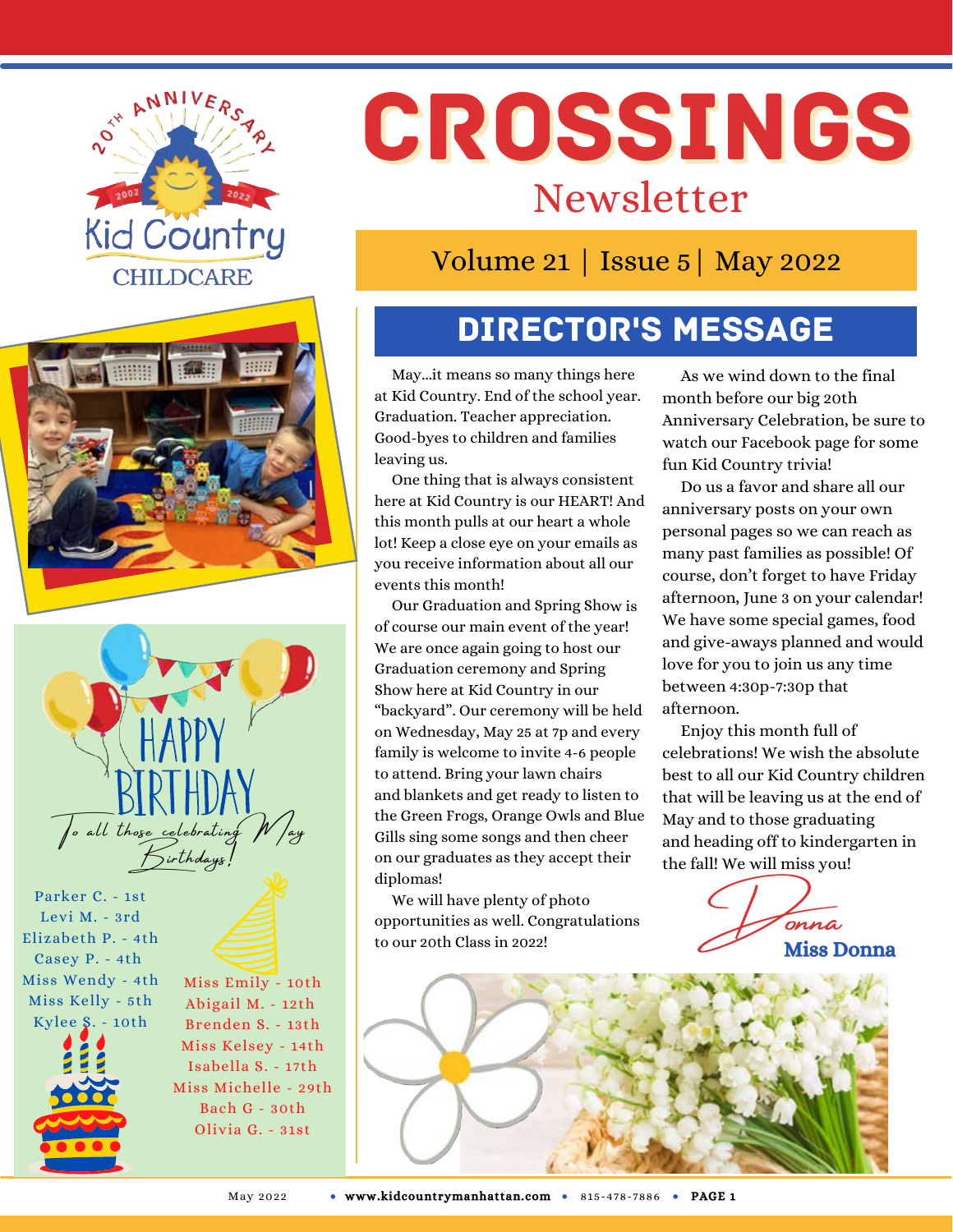

#### Yellow Ducks

April was a month of celebration in the Yellow Ducks room as we prepared for the arrival of spring, beginning with our "In the Sky" unit. This unit assisted in fostering language development and encouraged the use of sign language as the teachers introduced new concepts such as weather, animals and plants. Infants learn language by taking in and processing information through their senses of hearing and sight. To support this, the Yellow Ducks teachers incorporated sensory art activities such as footprint birds, butterflies, and bunnies. These crafts provided an opportunity for the Ducks to expand their vocabulary as the teachers conversed with them about the different characteristics of each animal. The teachers continued

to reintroduce these concepts through outdoor play, books and songs to familiarize the children with their new words.

Ducks participated in a variety of fun activities to honor Week of the Young Child. Week of the Young Child celebrates early learning and focuses on recognizing the needs of young children, one being providing opportunities to use their imaginations. The Ducks took part in various activities meant to encourage creativity and engage their senses, such as exploring different sounds through musical instrument play, building a fruity dessert, and dressing up in colorful costumes. While

In addition to the spring activities, the

participating in these activities, the teachers used descriptive language in their discussions with the Ducks to help them connect new words to their sensory experiences. You can support this by chatting with your little Duck and responding when your child

communicates. Overall, the month of April brought many new experiences and learning opportunities. The coming of spring allowed the teachers to introduce new words and topics to promote language learning and brain development. We are excited to see what new opportunities the month of May brings to the Yellow Ducks classroom!

Purple Parrots

Spring has sprung in the Purple Parrots classroom! And April showers was the theme. Rain, Rain Go Away and The Itsy-Bitsy Spider were popular songs for the month. The Purple Parrots also had a blast celebrating Week of

the Young Child! The Purple Parrots sprung into spring by becoming little artists creating bunnies, paper plate umbrellas, stamped with peeps, and made handprint rain clouds. These are just a few crafts that the

Purple Parrots created throughout the month of April. The visual arts allow our Purple Parrots to be creative in their own ways, enhance their color recognition, and build on their language and sensory skills.



Miss Karen, Miss Amy, and Miss Gina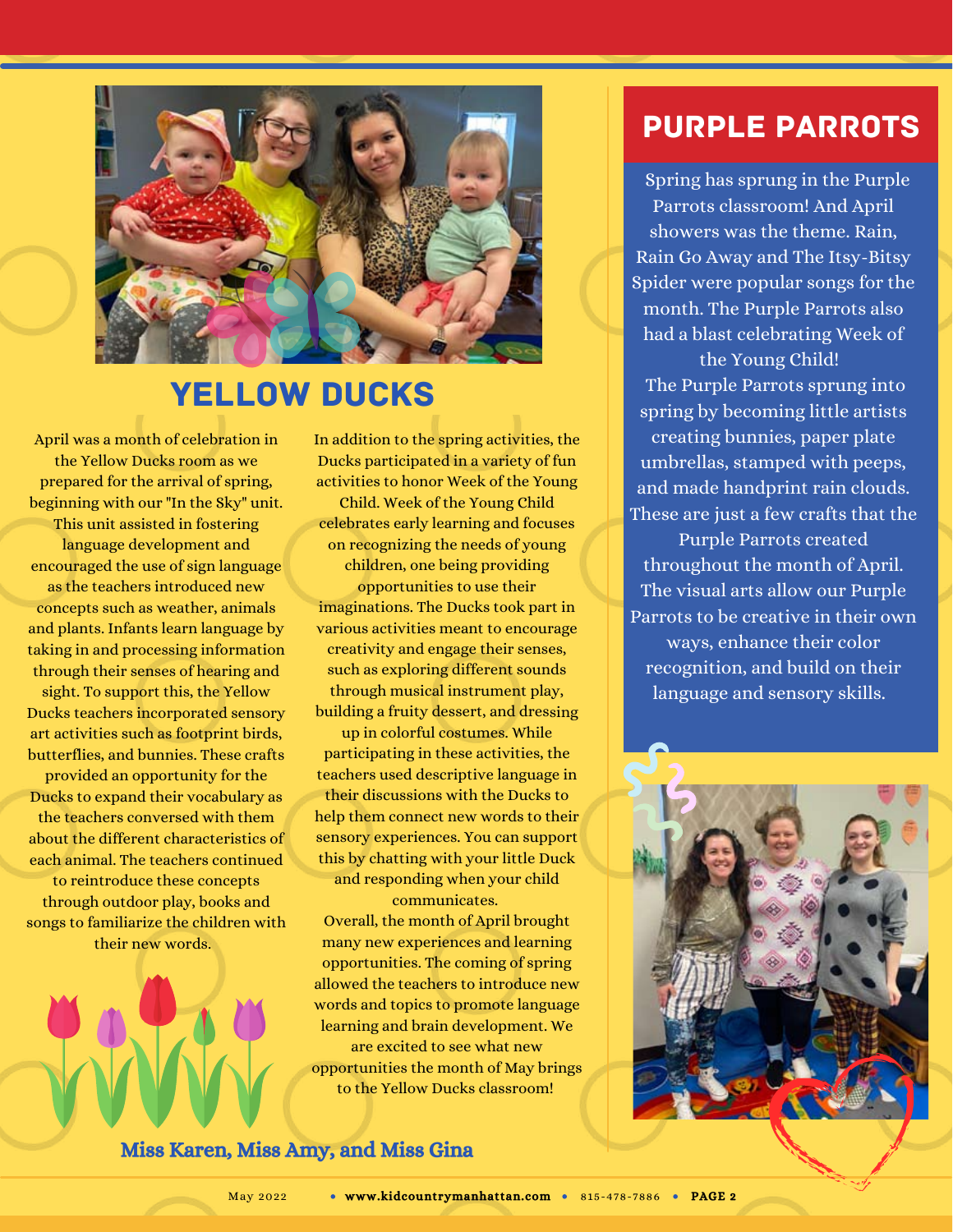#### Purple Parrots continued...

The Purple Parrots had a week all about them, Week of the Young Child! During this week, the Parrots became little musicians by creating their own maracas and dancing their little hearts out. Music is a way for toddlers to test out their balance and gross motor skills. For Tasty Tuesday, the Purple Parrots enjoyed a tasty treat, mud cups! Everyone came in dressed all wacky for Wacky Wednesday. For Artsy Thursday, the Purple Parrots did something a little different and painted with toothbrushes! We wrapped up the week with family Friday/Class color day!

We are excited to see what the month of May has in store for us. Just remember April showers bring May flowers! The Purple Parrots will be learning all about flowers and spring next month!

Ms. Kathy, Ms. Emily S, Ms. Emily K, Ms. Julie



### Red Robins

The Red Robins explored on the farm in the month of April! The children learned all about what grows on a farm, what animals live on a farm, and the buildings that reside on a farm such as barns and silos. The Robins created barns using popsicle sticks as we read Big Red Barn. Our fine motor skills enhanced as the children created various farm themed art. One of the activities the Robins enjoyed was creating sheep using the small muscles of their hands and fingers to pull apart a cotton ball and stick it to contact paper to explore the feel of sheep's wool. The Robins enjoyed discovering facts about each animal on the farm and the importance of each animal and what they might provide for us – such as getting milk from a cow. Making these connections to their environment promote the Robins' cognitive skills as they learn new information about everyday concepts.



The Robins built upon their language development as they learned new words about the farm. The children were encouraged to draw a farm and discuss with their teachers all about the animals and crops on their farms. The Red Robins also enjoyed sensory activities this month which included feeding the farm animals and counting each scoop. The Robins were very curious about painting with corn cobs and seeing the cause-and-effect relationship and pattern that was created by rolling corn onto paper. We wrapped up our farm unit by exploring all about tractors and planting crops. The children had an exciting time during Week of the Young Child as we celebrated one another. The children created musical instruments, painted masterpieces using unusual art materials, and helped the classroom create a yummy special treat. The Robins are looking forward to all things spring and spending more time outdoors as the weather warms up.

> Ms. Kelly, Ms. Julian, Ms. Grace & Ms. McKenzie

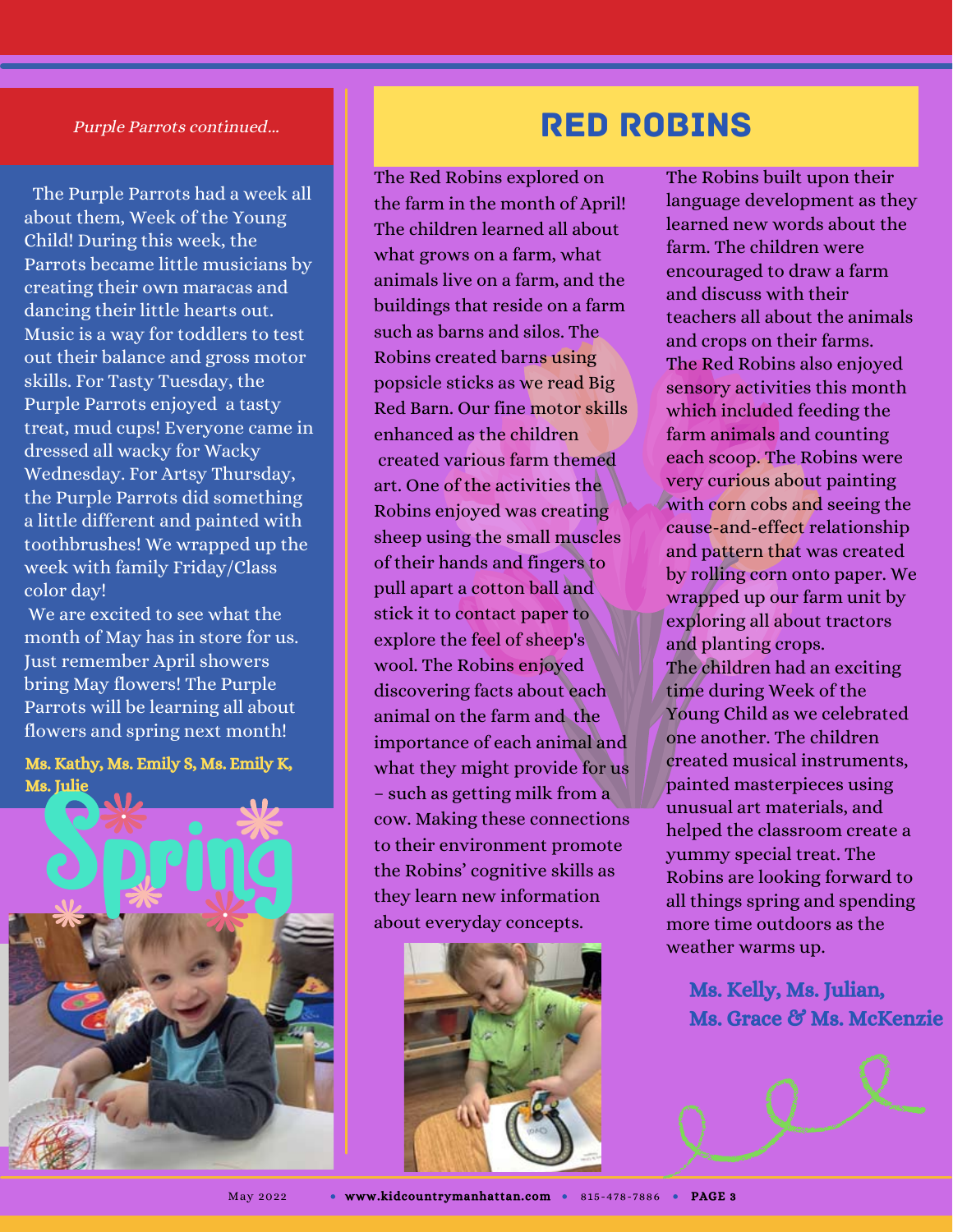## Green Frogs

With their study of Space coming to an end, the Green Frogs spent the month of April continuing to explore the stars and planets in the galaxy! The Green Frog astronauts were excited to participate in all the engaging activities, such as the Galaxy Blackhole and Crater Creation, which helped them fully understand the different concepts of space! They used their gross motor, and socialemotional skills, to take turns throwing meteor rocks made from tinfoil into the Galaxy's Blackhole!

The Green Frogs also talked about how craters are created when asteroids hit the surface of planets and the moon. To help them envision the process, the Green Frogs conducted an experiment in which they dropped marbles onto sand and watched the crater form. This helped to engage physical development as they balanced themselves and used their handeye coordination to aim the marble into the sand bin. To complete the Space unit, the Green Frogs had fun using their creative minds and fine-motor skills to put together some silly Space Aliens. Laughs and giggles filled the classroom, as the Green Frogs put on their alien's silly outfits and faces! After being up in space for so long, the Green Frogs look forward to coming back down to Earth and visiting the Rainforest!



Before jumping into the next study, the Green Frogs celebrated the Week of the Young Child! Each day brought new and exciting activities! For Music Monday, the Green Frogs created maracas and used them for Music and Movement! On Tasty Tuesday, the Green Frogs independently created fruit pizzas, where they spread vanilla frosting on a sugar cookie and topped them off with fruit of their choice. Wacky Wednesday had the Green Frogs dressing in silly, mismatched outfits! The Green Frogs spent Artsy Thursday creating wonderful masterpieces using toothbrushes to spread paint across their paper. The Green Frogs spent Family Friday showing off their family photos and sharing with friends all about their wonderful families! Ms. Fran, Ms. Valeri

and Ms. Kelsey

#### Orange Owls

The Owls started off this month with all thing's transportation! We flew high, dove low, and zoomed cross country as we discussed how each mode of transportation works, are built, and why we need each of them. The Owls especially loved being able to put their skills to the test as they created their own boats, planes, and racetracks. To create their boats the Owls were encouraged to choose various parts of a water bottle, tape, paper, straws, and other forms of media. With these items they were able to create a boat that would float across our sensory table filled with water. Some knew that adding paper would be detrimental while others wanted to try paper along with tape to see if it would become water resistant. This project was a great way to encourage hands on cause and effect as well as critical thinking.

We closed out the month venturing into building and construction. A lot of talk about construction was brought up while adventuring in our modes of transportation. Within these talks it lead our Owls right into how buildings are made, why each one is important, and both tools and materials needed to create such grand structures!

Ms. Bailey, Ms. Holly, Ms. Victoria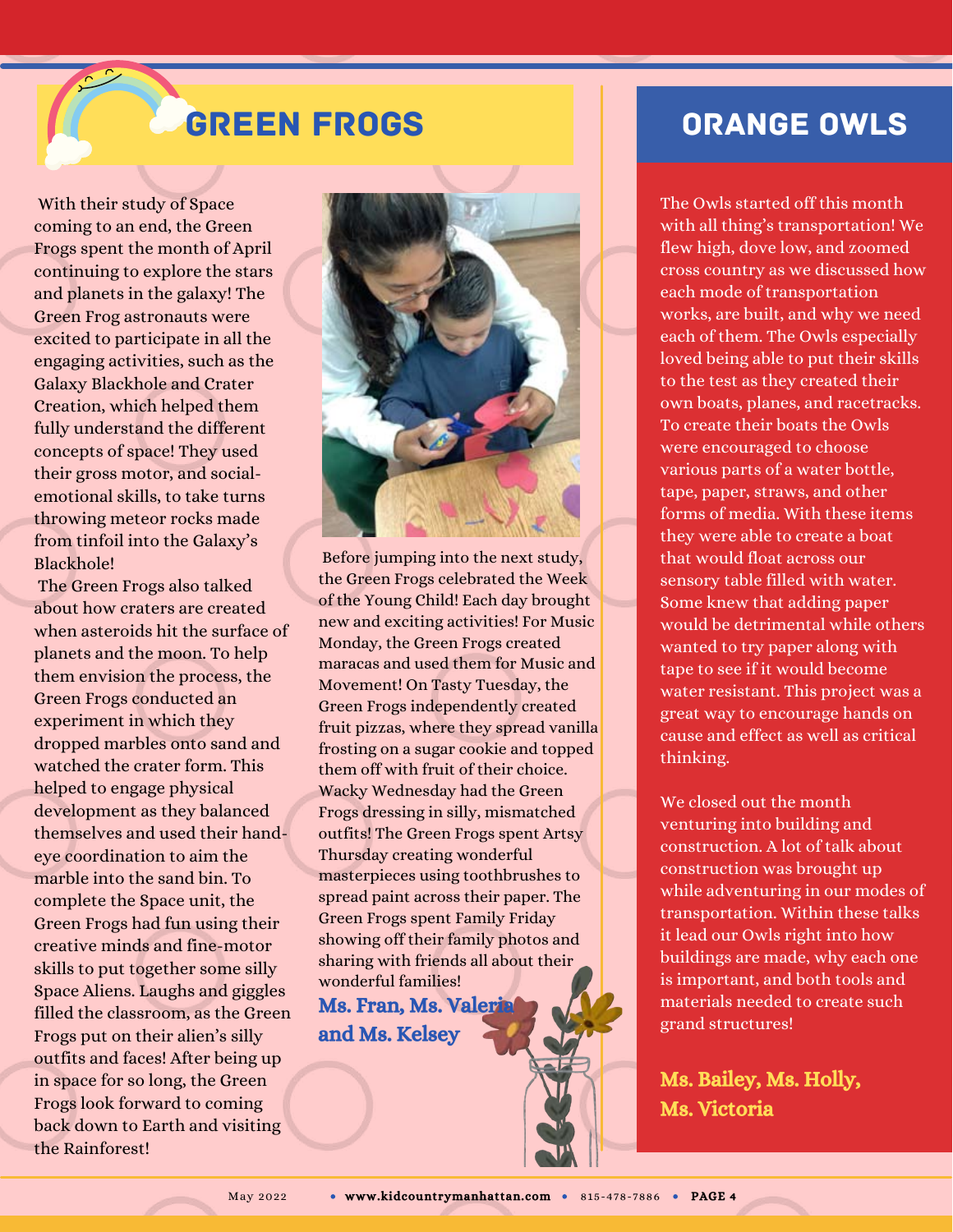







#### Blue Gills

The Week of the Young Child is a special time of year. It celebrates life's most precious gift – children. During this week, we wanted to make this celebration extra special so we provided activities and themed days to spice it up. Every day was something new and exciting. What a fun week we had. Thank you to all who participated with our ice cream social day, it's always a favorite. We hope that your children enjoyed this special week as much as we did. Our Study of Weather this month was perfect. The children had a wide variety of weather patterns to learn about as we experienced snow, rain, thunder and lightning, and sunny days.

We used our scientific inquiry skills to learn all about how the Earth's water cycle works with our weather patterns, and what causes thunder and lightning. We has fun simulating our own tornadoes as we got centrifugal force to work with a huge bowl and a few marbles. Throughout the few weeks of studying weather, we took time to journal all that was going on. We used our emergent writing skills to write the weather words, and dates they were happening. Finally, as the weather got a little nicer, we were able to walk the property and really see how weather affects nature as a whole. We are all very fortunate to have the pretty Earth that surrounds us!

Ms. Rhonda and Ms. Wendy